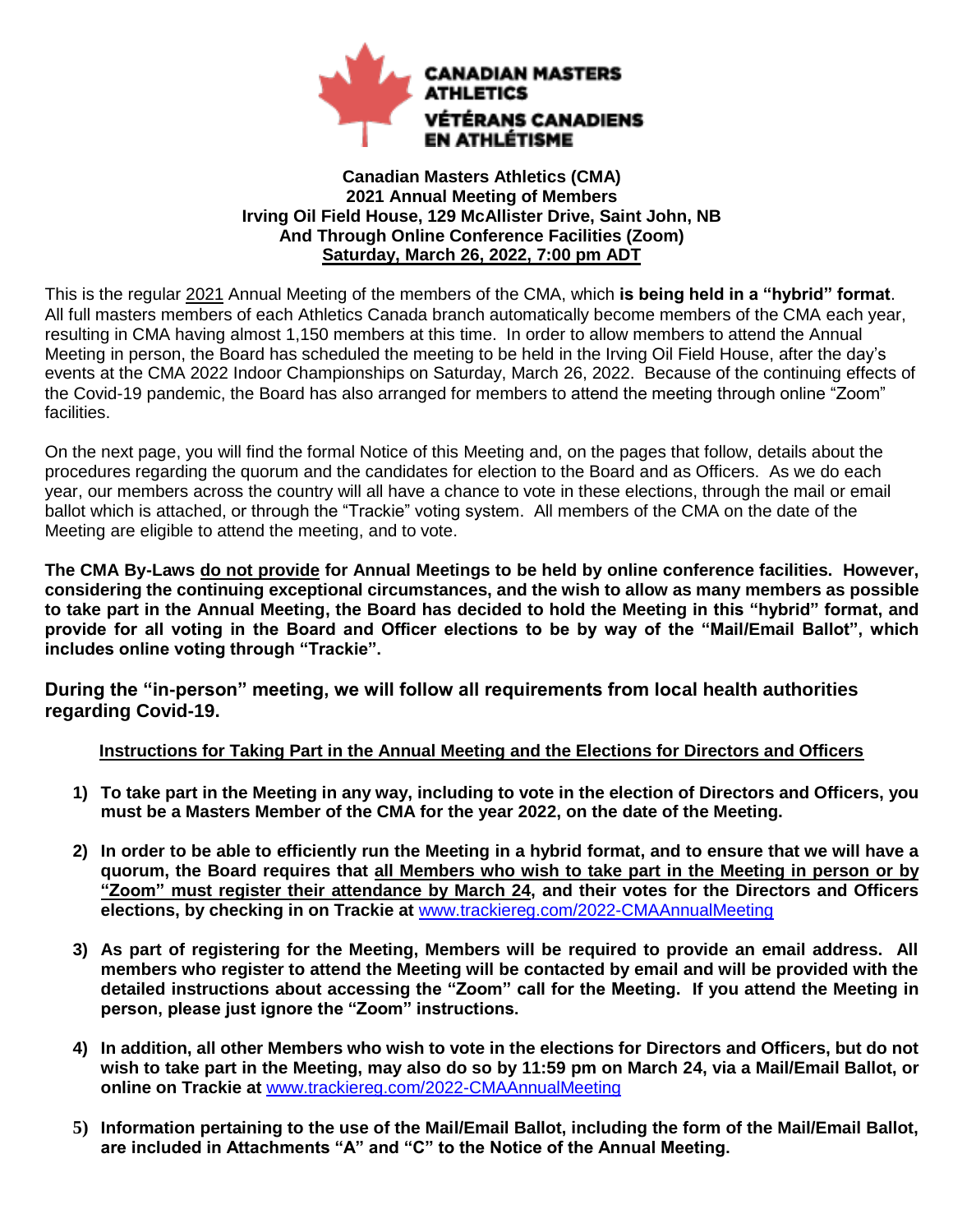#### **Canadian Masters Athletics (CMA) Notice of 2021 Annual Meeting of Members Irving Oil Field House, 129 McAllister Drive, Saint John, NB And Through Online Conference Facilities (Zoom) (Note 1) Saturday, March 26, 2022, 7:00 pm ADT**

Notice is hereby given of the Annual Meeting (the "Meeting") of the Members of Canadian Masters Athletics, to be held on Saturday, March 26, 2022, at 7:00 pm in the Irving Oil Field House, 129 McAllister Drive, Saint John, NB, and through online "Zoom" facilities, for the following purposes:

- 1. Approval of the minutes of the previous CMA Annual Meeting, held on March 23**,** 2021 (Note 2)**;**
- 2. Review of the following Reports from Officers, Provincial Directors, Record Chairs and others, contained in the 2020-2021 Annual Report (Note 2):
	- President's report;
	- Treasurer's report, including the Financial Statements for the year ended October 31, 2021;
	- Vice-President, Stadia report;
	- Vice-President, Non-Stadia report;
	- Membership Secretary report;
	- Reports from Provincial Directors; and
	- Other reports;
- 3. Elections for **four positions** on the Board of Directors for 2021-2022 (Note 4);
- 4. Election of Officers for 2021-2022, from among the elected Directors (Note 4); and
- 5. Other Business, if any.

This notice is provided by the Board of Directors of the CMA.

# Vern Christensen

**Vern Christensen, The Contract of the UK and March 5, 2022 President**

#### **Notes:**

**1) The CMA By-Laws do not provide for Members' Meetings to be held by Online Conference Facilities, nor on a "hybrid" basis. However, the Board has considered the continuing situation regarding COVID-19, the continuing reluctance of many Members to travel and the wish to allow as many members as possible to take part in the Annual Meeting, and has concluded that it is in the best interests of the CMA and its Members to convene this Meeting in this manner.** 

**2)** Copies of the 2020-2021 Annual report, containing the various reports referred to in item 2 above, and the minutes of the previous Annual Meeting, will shortly be available, will be provided to members upon request, and will be available on line and at the Meeting.

**3) Please refer to the following Attachment "A", which contains important information about the Meeting, how Members can take part in the Meeting, and the elections for Directors and Officers.** 

**4)** Attachment "B" to this Notice contains information about the persons who are proposed for election as Directors and Officers at the Meeting.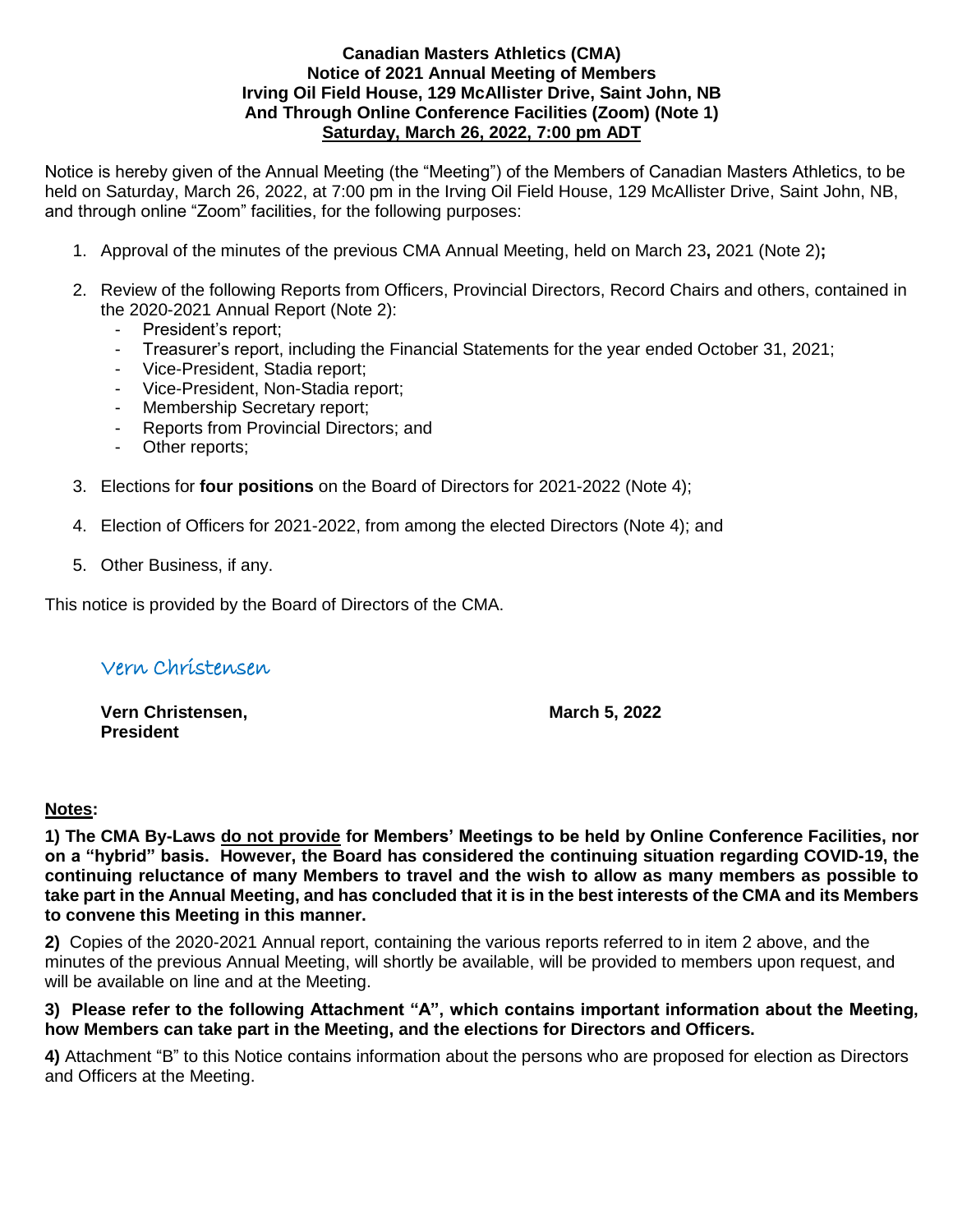#### **Canadian Masters Athletics (CMA) 2021 Annual Meeting of Members – March 26, 2022 (the "Meeting) Information for Members on Organization of Meeting Including Election of Directors and Officers**

The following information is provided for the benefit of the members of the CMA ("Members") by the CMA Board of Directors (the "Board"), in accordance with the By-Laws of the CMA (the "By-Laws"), as varied by the Board for the purposes of holding the 2021 Annual Meeting of Members.

#### **Holding of Meeting on a "Hybrid" Basis**

**The By-Laws do not provide for the holding of the Annual Meeting of Members on any basis other than "inperson". However, the Board has considered the continuing situation regarding the COVID-19 pandemic, the continuing reluctance of many Members to travel, the wish to provide to the Members the ability to discuss the CMA's activities during 2020-2021, and the ability to take part in elections for Directors and Officers, which are mandated by the CMA By-Laws. The Board has concluded that it is in the best interests of the CMA and its Members to convene the Meeting in this hybrid manner.**

#### **Quorum for Meeting**

The quorum for the Meeting is the lesser of 20 Members and 3% of the number of Members. As we have approximately **1,150** members at this time, the quorum will be **20** Members, and the Meeting will have to be adjourned to another time, unless we have that quorum of Members in attendance at the time when the Meeting is to start. The Board has decided that attendance in person or by online conference will be considered as being present for purposes of forming a quorum.

#### **Attendance at Meeting**

All Members of the CMA at the date of the Meeting have the right to attend the Meeting in person or by Zoom. In order to facilitate the Meeting, **Members who wish to attend in any manner are required to register their attendance, and their votes for the Directors and Officers elections, by checking in on Trackie before 11:59 pm on March 24, 2022 at** [www.trackiereg.com/2022-CMAAnnualMeeting.](http://www.trackiereg.com/2022-CMAAnnualMeeting) Those who register will be required to provide an email address, and they will be contacted and **will be provided with the detailed instructions about accessing the Zoom call for the Meeting**. Members who attend in person will ignore the Zoom instructions.

#### **Voting at Meeting**

All Members, whether in attendance in any manner or not, have the right to vote in the election of Directors and Officers, by means of a "Mail/Email Ballot", described under "Use of Mail/Emaill Ballot", below, or by voting in person. Members who vote using any format of Mail/Email Ballot, including "Trackie", will be considered to be in attendance at the Meeting, for purposes of a quorum, if they are present in person or via Zoom.

#### **Board of Directors**

The By-Laws provide for a Board of Directors made up of 10 Directors who are elected by the Members ("Elected Directors"), and up to 10 others who are nominated by individual provinces or territories. All Directors must at all times when they are Directors be Members of the CMA. The 10 Elected Directors serve for periods of 3 years each, on a rotating basis, so that approximately one-third of the Elected Directors must either be re-elected or replaced at each Annual Meeting (the "Director Rotation"). On the basis of the Director Rotation, the terms of the Elected Directors (before the recent resignation of a Director) would have been slated to expire as follows: expiring at the 2021 Annual Meeting (March 26, 2022) – **Dala Bortolussi, Carolyn Coffin and Pete Deha**l**;** expiring at the 2022 Annual Meeting – **Amy Ballon, Wendy Melvin, Dan Parsons and Katherine Willis;** and expiring at the 2023 Annual Meeting – **Vern Christensen, Karla Del Grande and Robert Jackson.** However, Dan Parsons has indicated that he will resign from the Board effective with the close of the Meeting on March 26**,** 2022.His Board position is therefore effectively vacant at this time, and must be filled at the Meeting.

#### **Election of Directors by Members**

Based on the Director Rotation, the three Elected Directors whose terms expire at the Meeting **(Dala Bortolussi, Carolyn Coffin and Pete Dehal)** must either be re-elected or replaced at the Meeting. Further, **as a result of the resignation mentioned in the previous paragraph, elections for 4 Directors will take place at the Meeting.** Each of the three above-mentioned Directors have indicated that they are willing to stand for re-election. In addition, two other Members, **Nanci Patten and Susan Stone**, have volunteered to stand for election as Directors, so that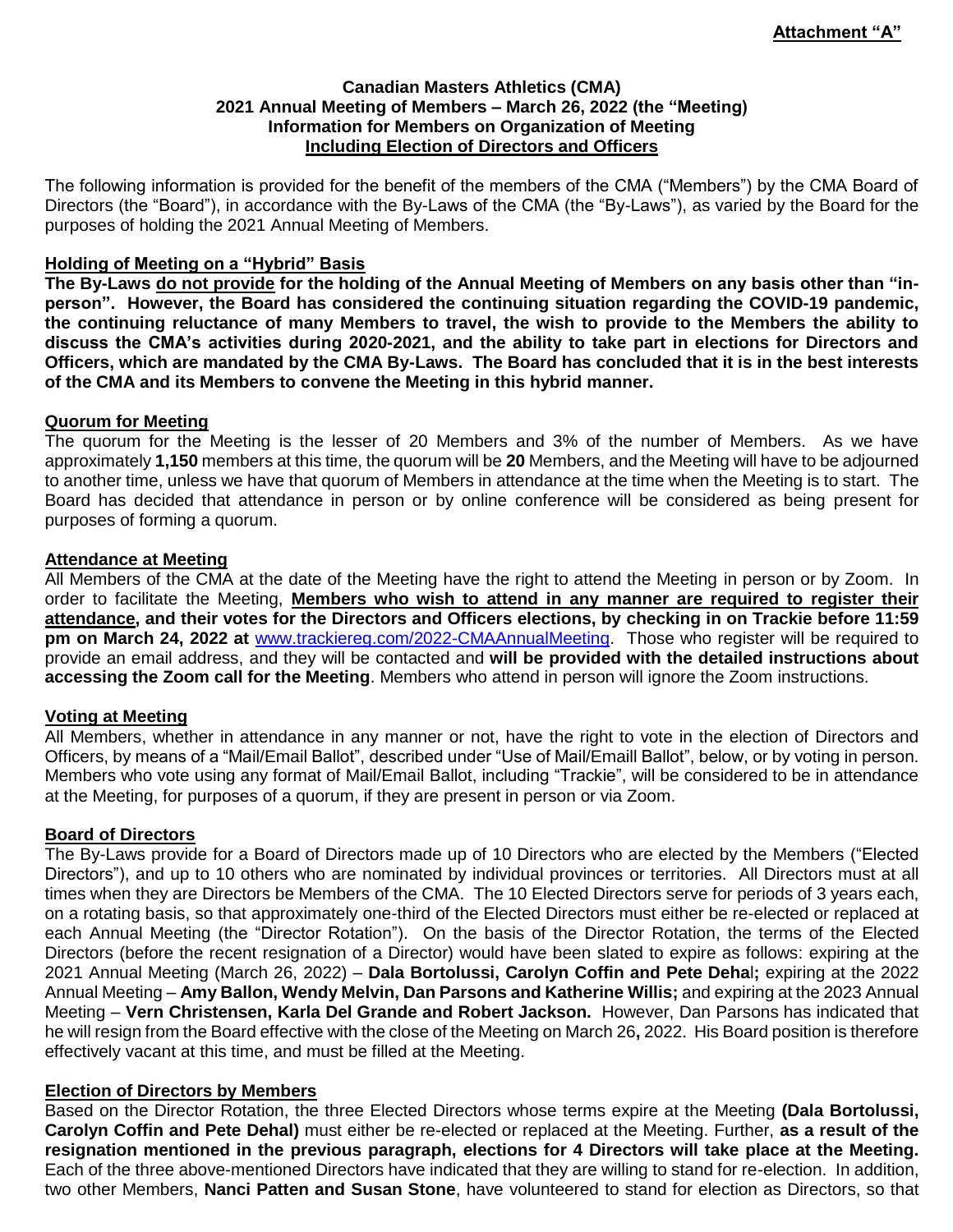there are five nominees for election to the four Director positions available. Of these five nominees, **the four who receive the greatest number of votes in the election will be declared elected as Directors. Each of the four candidates who are elected will serve a term of three years, resulting in the existing Directors retaining their Director Rotation and the fourth Director joining them in that rotation.** As provided in the By-Laws, **a description of each of the five candidates for election as Directors is included in Attachment "B".** Each Member of the CMA may vote in this election as described under "Voting at Meeting", above.

#### **ProvincialTerritorial Directors**

The By-Laws provide that provinces or territories may name in total up to 10 Directors to the Board, provided that the provinces or territories have agreed to be part of an agreement between the CMA and Athletics Canada (AC), under which full masters members of the provincial or territorial AC branch will automatically also be members of CMA, upon the payment of an agreed-upon fee to the CMA. When provinces or territories do not name a Director, the Board may appoint their Directors. Under these arrangements, Directors were named during the past year representing the following provinces or territories: British Columbia, Northwest Territories; Alberta, Saskatchewan, Manitoba, Ontario, Quebec, New Brunswick and Nova Scotia. The Board anticipates that these provinces or territories will continue to name representatives as Directors.

## **Officers**

The By-Laws provide that, at the Annual Meeting, the Members of the CMA must elect certain Officers, referred to as the "Elected Officers". The Elected Officers are the following: President; Vice-President, Stadia; Vice-President, Non-Stadia; Secretary; and Treasurer; and they must be elected from among the Elected Directors. The Board also may, if it wishes, appoint other Officers from among the members of the Board.

## **Election of Officers by Members**

The following Board members have indicated that, if they are Directors after the election of Directors at the Meeting, they will be willing to stand for election for the following Elected Officer positions: **President – Vern Christensen; Vice-President, Non-Stadia – Vern Christensen; Secretary – Dala Bortolussi; and Treasurer – Wendy Melvin. No candidate is being nominated for the position of Vice-President, Stadia.** As provided in the By-Laws, **a description of each of the candidates for these positions as Elected Officers is included in Attachment "B"**. As with the election of Directors, Members may use the Mail/Email Ballot, or the online "Trackie" ballot, for the election of these Officers. **Although Vern Christensen has volunteered to stand for the position of Vice-President, Non-Stadia on a temporary basis, and has been assisting in that capacity recently, other Board members or non-Board volunteers will be assisting with the duties involved with this position. With regard to the position of Vice-President, Stadia, the Board is continuing its efforts to find a Member who is a qualified candidate for this position.** When the Board finds such a Member, arrangements will be made to bring that person onto the Board, and have him or her elected or appointed to the position of Vice-President, Stadia. If a Member wishes to volunteer, or to recommend another Member for this position, please contact the Nominating Committee (email [CMA@canadianmasters.ca\)](mailto:CMA@canadianmasters.ca) at any time, so that the possibility of such Member joining the Board can be explored. In the meantime, the CMA is appreciative of the efforts of the organizing groups who are hosting our Stadia Championships and who are making it possible for the CMA to provide Stadia Championships for its Members.

## **Use of Mail/Email or Online Ballot**

Attachment "C" is the standard form of Mail/Email Ballot which may be used by Members to vote for the Directors and Officers. To use this Mail/Email Ballot, please complete it by placing marks in the boxes opposite up to four of the candidates for the election as Directors, and one candidate for each of the Elected Officer positions. Please print your name and address, sign the Ballot and return it by mail, email or fax to the CMA at the following address**: Annual Meeting Ballot, c/o Vern Christensen, 73 Pine Crescent, Toronto, ON M4E 1L3; or by email to [CMA@canadianmasters.ca;](mailto:CMA@canadianmasters.ca) or to fax number (416) 364-2067.** As the preferred alternative, you may use the equivalent online ballot, through the "Trackie" link: [www.trackiereg.com/2022-CMAAnnualMeeting](http://www.trackiereg.com/2022-CMAAnnualMeeting). All Ballots received in any of the formats as stated above by 11:59 pm on March 24, 2022 will be included in the voting at the Meeting, provided that they will be used in the election to vote only for each person who continues to be a candidate in the elections. If the Meeting is adjourned, they will be used at the adjournment of the Meeting.

Vern Christensen

**Vern Christensen, March 5, 2022 President**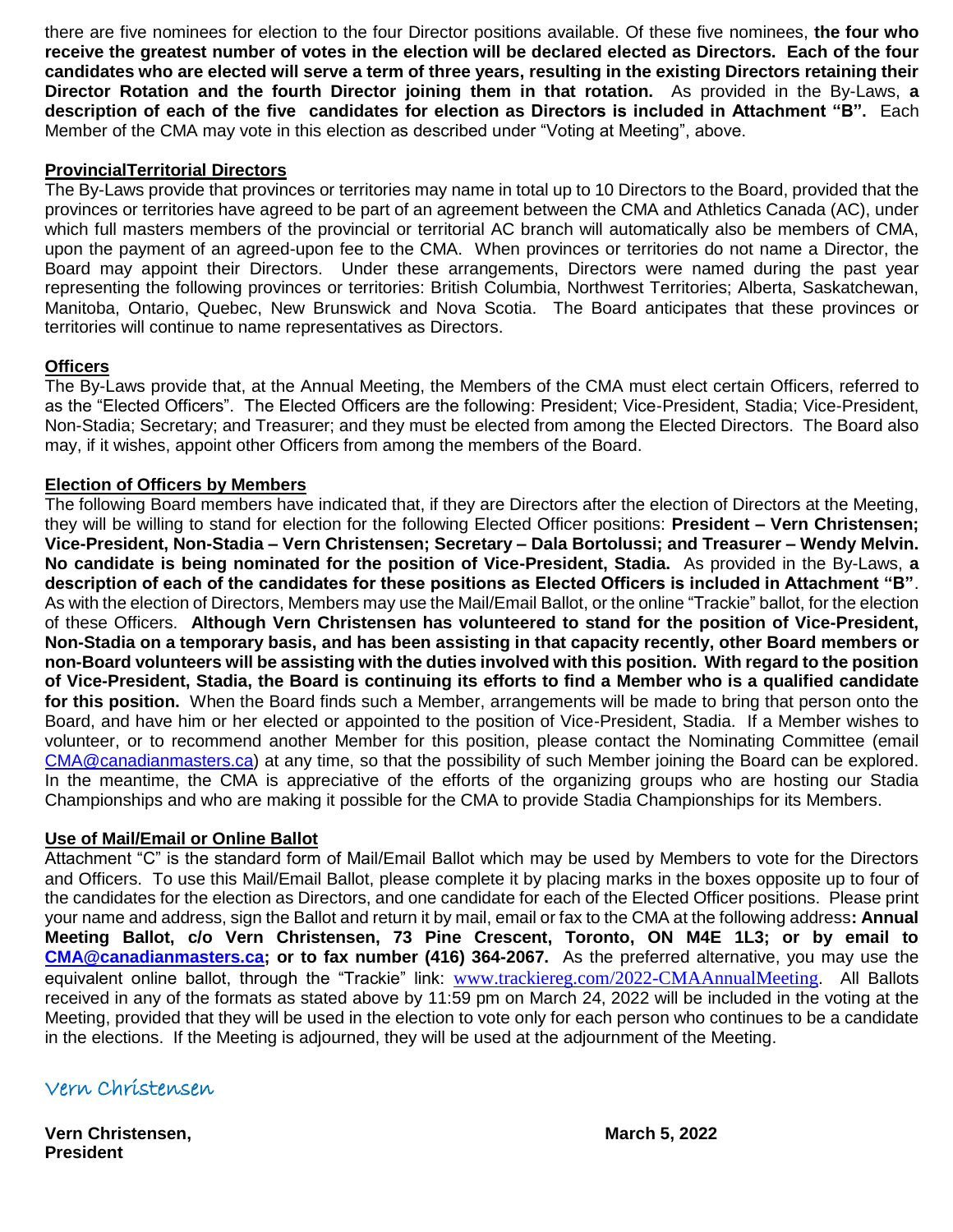#### **Canadian Masters Athletics (CMA) Canadian Masters Athletics (CMA) 2021 Annual Meeting of Members – March 26, 2022 Names and Descriptions of Candidates for Director and Officer Elections**

The following detailed information on each of the named candidates for election as Directors or Officers at the March 26 Annual Meeting of the CMA has been provided by the individual candidates:

## **Candidates for Election as Directors:**

## **Dala Bortolussi (Quebec) –**

- Masters sprinter Competed locally in youth; as Master, competed in Dartmouth Relays (three times); several CMA/NCCMA indoor and outdoor championships; AC Masters exhibition races in Ottawa in 2017 and Montreal Grand Prix in 2018.
- Held provincial records 50m, 60m, 200m and 400m; CMA meet record 50m.
- CMA Director (2021- present) Co-Chair, Member Recruitment and Retention Committee; Member, Online Seminars Committee; Volunteer, Board Secretary duties.
- Education M.Sc. Community Health, University of Toronto, specialization in health promotion research (1995).
- Work experience, health field Research Assistant, McGill University, Dept. of Epidemiology and Biostatistics, research, breast cancer and communication, 1996-1999.
- Personal Accomplishment Raised two strong, driven, independent and very intelligent young women (1999-present).
- Community involvement Volunteer tutor (2004-2020) in local elementary schools with students with learning disabilities; organizer of four blood drives with Héma-Québec and Brossard Soccer Association (2014-2017).
- More involvement Chair, Parent Participation Organization at my children's elementary school for 2 years, committee member for 6 years; co-manager of girls' youth soccer teams.
- Creative talent Created unique videos of Masters athletics: [https://youtu.be/9\\_8IRYAUuio](https://youtu.be/9_8IRYAUuio), <https://youtu.be/lNRZUD0ryY0> ; coordinator, creative director, producer of various soccer-themed short videos that won a Radio-Canada contest (2014).
- Persuasive writer Successful Research Assistant/Grant Writer, drafting research grant proposals for various professors and doctors; also, successful grant proposal for musical instruments for elementary school band program.
- Podcasts: Several podcast interviews on masters sprinting in 2021 Inspired Soles: Masters Sprinting: Why Not You? <https://www.youtube.com/watch?v=Sy9wiy8xYsg>; and Small Talk with Nancy https://www.youtube.com/watch?v=Sy9wiy8xYsg
- **Personal goals on CMA Board** Continue to channel my experience, enthusiasm for Masters athletics and creative talent to promote our sport, and promote CMA membership, particularly to women throughout Canada. **If successful in retaining my Board position, give back more by taking on officer position as Secretary.**

## **Carolyn Coffin (Manitoba) –**

- Educational background in Kinesiology (BKin, McMaster University, 1996-2000) and Physiotherapy (BScPT, Queen's University, 2000-2003)
- Former Physiotherapist in clinic and hospital settings (2003-2012)
- Certified Health Coach (Primal Health Coach Institute, 2016-present)
- Running Coach (UESCA, pursuing NCCP certification)
- Business Owner (2012-present) with a private practice centered around run coaching, diet & lifestyle modifications, and a focused mindset [https://www.carolyncoffin.com](https://www.carolyncoffin.com/)
- In-house run coach for City Park Runners in Manitoba (Dec 2021-present)
- Host & producer of a weekly running podcast, Inspired Soles (Sept 2020-present) - <https://www.buzzsprout.com/1312027>
- CMA Board of Director (Mar 2021), member of the Recruitment and Retention Committee and Athletics Manitoba's Masters Committee, gave online injury prevention seminar to CMA membership in May 2021
- Lifelong recreational road runner (5k to marathon), including Boston Marathon (2016). Budding interest in cross country and indoor/outdoor track events.
- Co-founded an adult running club in 2012 (Running Wild, Belleville, ON) that is still thriving today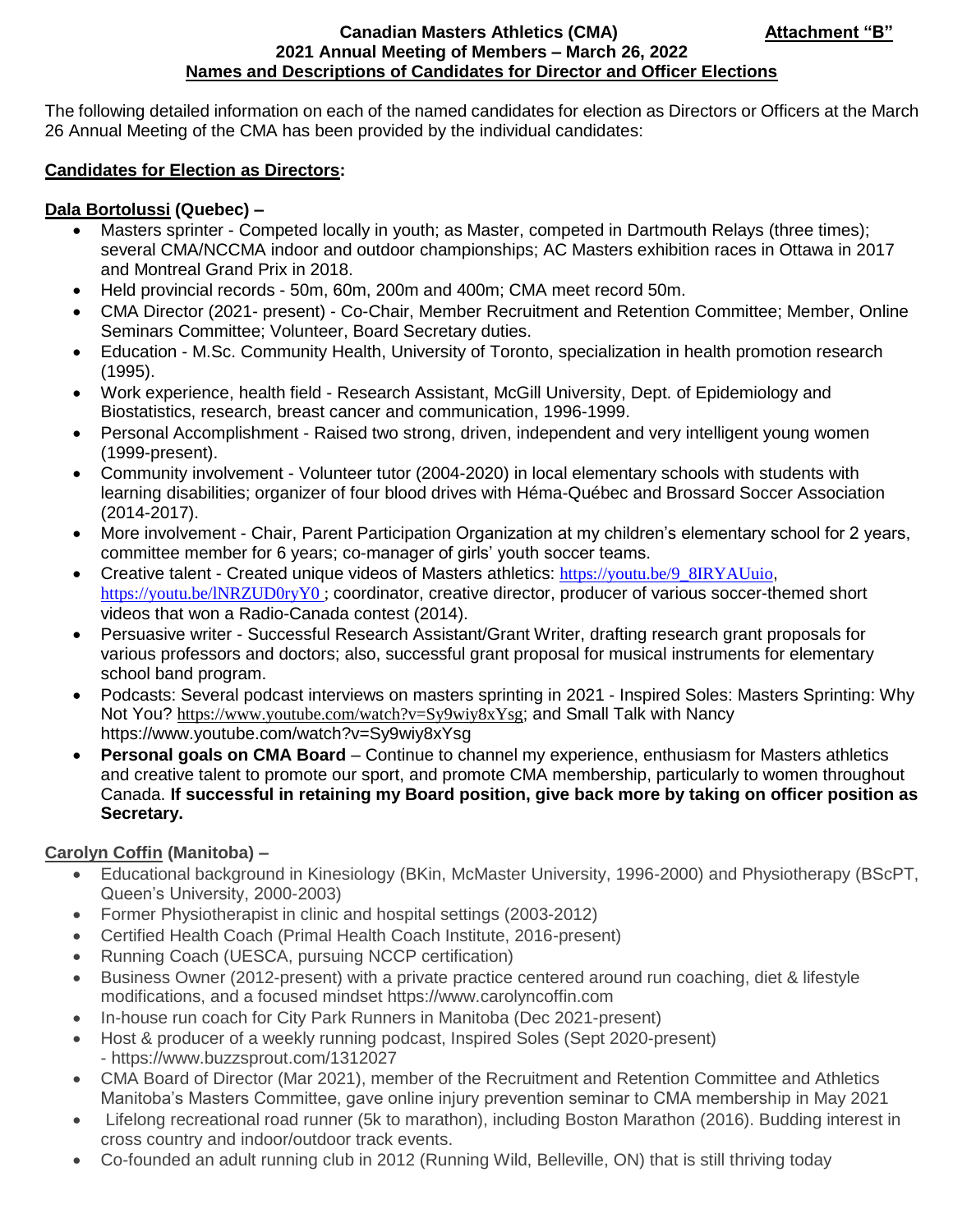- Board of Directors (Comox Valley Road Runners, Jan-Jun 2018; Beatty Family Charitable Foundation, 2015-present)
- Extensive volunteer work with the Comox Valley Road Runners 2016-2018 (run leader for annual Learn to Run clinic, regular speaker and workshop presenter, race setup/teardown, filled in for "Tuesday track" coach, wrote complimentary training plans for their annual half marathon, organized their inaugural beer mile) and Manitoba Runners' Association (coached road runners in outdoor track workouts, regular contributor to their quarterly newsletter, "On the Run")
- Looking to attract more people (particularly women) into masters running by reducing/removing barriers, perceived or otherwise.

# **Pete Dehal (British Columbia) –**

- Active with Ocean Athletics Track and Field Club, Surrey, BC, for the past seven years, including member of the Board for the past three years.
- Assisted in hosting 2018 CMA Outdoor Track and Field Championships, plus other events and Championships hosted by Ocean Athletics.
- Ran Cross Country in High School: competed in Rugby in College; lifelong recreational athlete in numerous sports, including recently competing in Masters Cross Country races.
- Coach with Ocean Athletics Track and Field for seven years; registered under National Coaching Certificate Program; soccer coach for four years.
- Education Bachelor of Arts, Administrative and Commercial Studies, University of Western Ontario (1995); bring financial and administrative aptitude to CMA Board.
- Past 25 years with the Federal Public Service; currently holding a management role in the Western Region; position has provided opportunity to travel and visit cities across Canada.
- Previously volunteered with the YMCA as a basketball coach and as a board member for the Surrey Association for Early Childhood Education.
- Throughout my career and personal life, I have acquired several skills, including: teaching, training and learning investigative and analytical skills, project planning, intelligence analysis, investigative interviewing, critical thinking and logical analysis.
- Recently joined the BC Athletics Masters Committee.
- Currently participating on the CMA Coaching Committee and overseeing the CMA Honors and Awards.
- **My aims in continuing to be on the CMA Board are to assist athletics in promoting the mental and physical health of all ages; and to further develop athletics both locally and nationally, including recruiting more members, with a special focus on road runners**.

## **Nanci Patten (Ontario) –**

- **Education**: University of Toronto, Honours BA plus a 3-year degree from Sheridan College. Varsity teams: Volleyball, Ice Hockey and Cross-Country.
- **Career:** 1981 2014 (retired): Professional management positions at Carlton Cards; Manager, Pixart Studios; Managing Director, Bond of Canada; Account Executive, Ford of Canada; Owned and operated an interior design company during the 1980s; Computer literate, with strong Office, Photoshop and Acrobat PDF software skills.
- **Open Athletics**: Starting at age 5, a life-long athlete competing in figure skating, badminton and 5m diving, cross-country, road running (5k to half marathon), racewalking (1,500m - 20k). Was a certified swimming, sailing and canoeing instructor. Member of 2 World Cup racewalking teams.
- **Masters Athletics**: race walking (1,500m 20k), 300m hurdles, cross-country, steeplechase and road and track running. Since 1981, competed in "multiple" Ontario, Canadian, 5 EMA, 13 USATF, 5 German, 5 Bavarian, 2 Austrian, 2 NCCMA and 12 WMA championships (road, track and indoors); placed 1st in W50 New York Mile.
- Three-time master athlete of the year for Mississauga and twice OMA master athlete of the year. Inducted into the Ontario and Canadian Masters Athletics Halls of Fame.
- Have managed to set several Canadian, Ontario and Bavarian age-group records over the years. Some have been broken, some still stand.
- **Personal Interests**: Biking and hiking throughout Europe to visit historical sites and art galleries. Achieved a level B1 in German, and thus enjoy tutoring German high school students in English via zoom. I most enjoy lake swimming, hiking and reading (book club member).
- **Goal:** In the 1970's I was on the CMA board for a year but had to give that up due to my work and family obligations. In 2020, after 6 years of living in Germany, I found myself living back in Ontario with some time.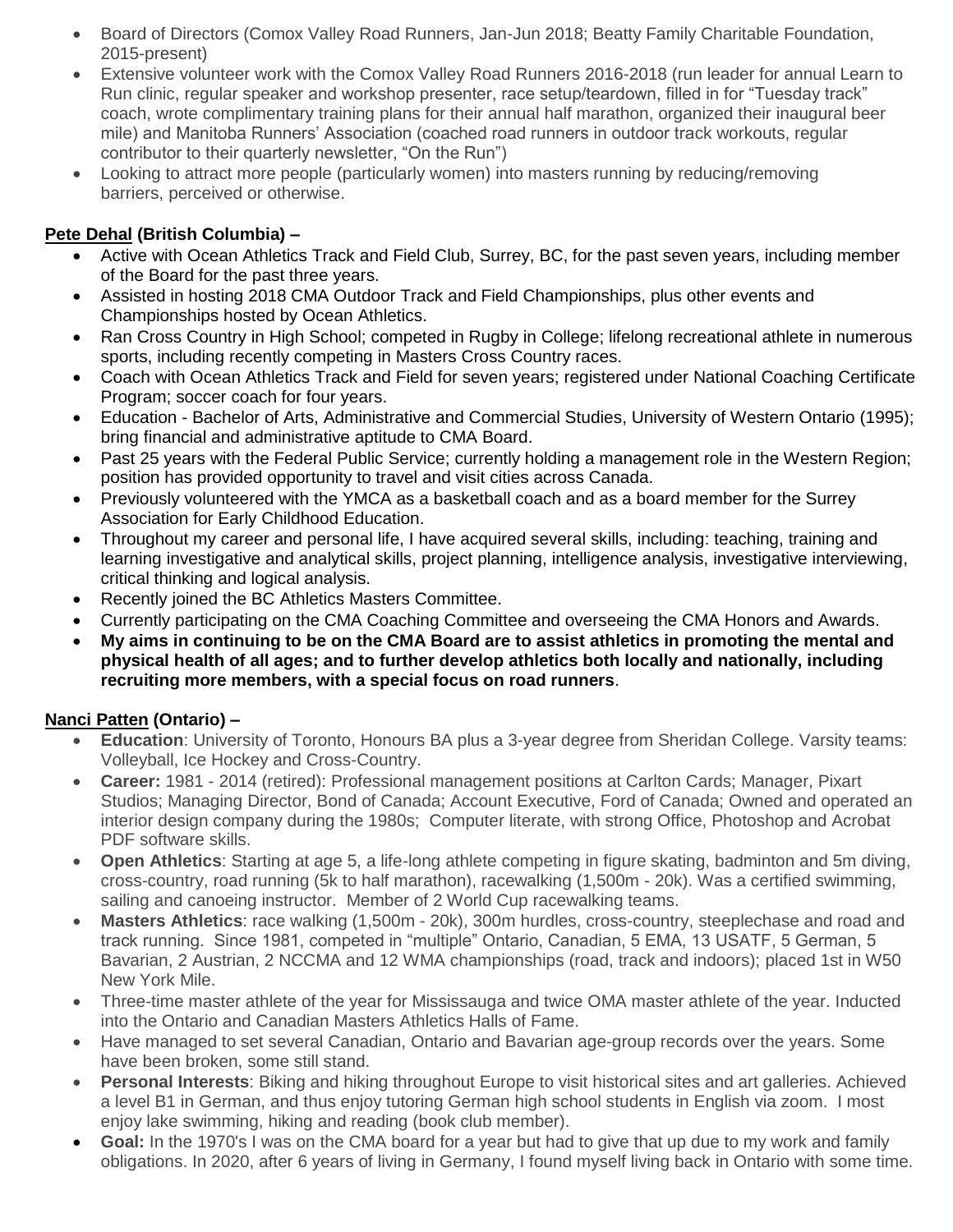I would like to offer whichever applicable skills and time I have to the CMA, to assist with the various track and field opportunities and competitions that they offer for our Canadian Masters Athletes.

## **Susan Stone (Ontario) –**

- **Education/Professional:** BScKin (Waterloo) and BEd (Queens). Retired Secondary School teacher (Physical Education and Science-Biology); Spent my teaching career involved in organizing and coaching extracurricular events. Worked as league convenor and/or coaching multiple sports (cross country, track & field, basketball, badminton, cricket, ultimate frisbee, volleyball and ice hockey ); coached several teams to OFSSA (cross country and basketball); worked with athletes and their teachers to optimize the student academic experience; awarded a lifetime achievement award from TSWAA (Athletic Association).
- **Open Athletics:** Represented Canada frequently during 1980s, including: Pan Am Games1985 (10,000m); World Championships 1987 (marathon); World Championships 1989 (Cross Country); and Hiroshima Eikiden (Team Canada). Invited runner in many road races in the U.S and internationally: Toronto marathon (1<sup>st</sup>); Boston Marathon (8<sup>th</sup>); New York Marathon (13<sup>th</sup>); Chicago Marathon (13<sup>th</sup>); London Marathon (10<sup>th</sup>); Osaka Marathon (7<sup>th</sup>); Duluth Marathon (1<sup>st</sup>); and Marine Corps Marathon (3<sup>rd</sup>); as well as many shorter iconic road races across the USA; also competed as a Varsity level Nordic skier.
- **Masters Athletics:** Competing as a Masters Athlete since 2017; Several Provincial events: OMA Cross Country Championships; OMA Outdoor Championships; and International events: WMA 2018 Outdoor Championships, Malaga; WMA 2019 Indoor Championships, Poland (silver medal, ½ marathon team event). Achieved at least top 20 World ranking in ½ marathon, 10km, 5000m and 3000m races between 2017 and 2019.
- **Volunteer:** Currently Vice-President of the Board of Directors for Longboat Roadrunners, one of the longest-running and most successful running Clubs in Toronto. Volunteer at numerous Toronto road races.
- **Organization:** Volunteer Coordinator for both NCCMA 2019, which took place, and WMA 2020 in Toronto, until it was cancelled in March, 2020; Responsible for recruiting, training and organization of all volunteers for these international events. Much of the organizing had been done before the 2020 event was cancelled.
- **Event Management:** Founder and Event Director for the Barton Trail Parkrun; started this parkrun during COVID, as a free, weekly, timed 5km walk/run, northeast of Toronto; part of an International parkrun movement that has over 2,000 events worldwide, including 46 in Canada [www.parkrun.ca/bartontrail/](http://www.parkrun.ca/bartontrail/); allowed me to introduce a free event to my community; people of all ages and abilities participate in this extremely inspiring and transformative weekly event.
- **Personal Goals:** To become involved with CMA as a volunteer to give back to the sport that has been such a rich source of enjoyment for me since my 20s. I would like to bring attention to the many Masters athletes who are changing our perception of aging and activity. **My strong event management and people skills can help CMA in the organization of Road Races and Cross Country (Non-Stadia).**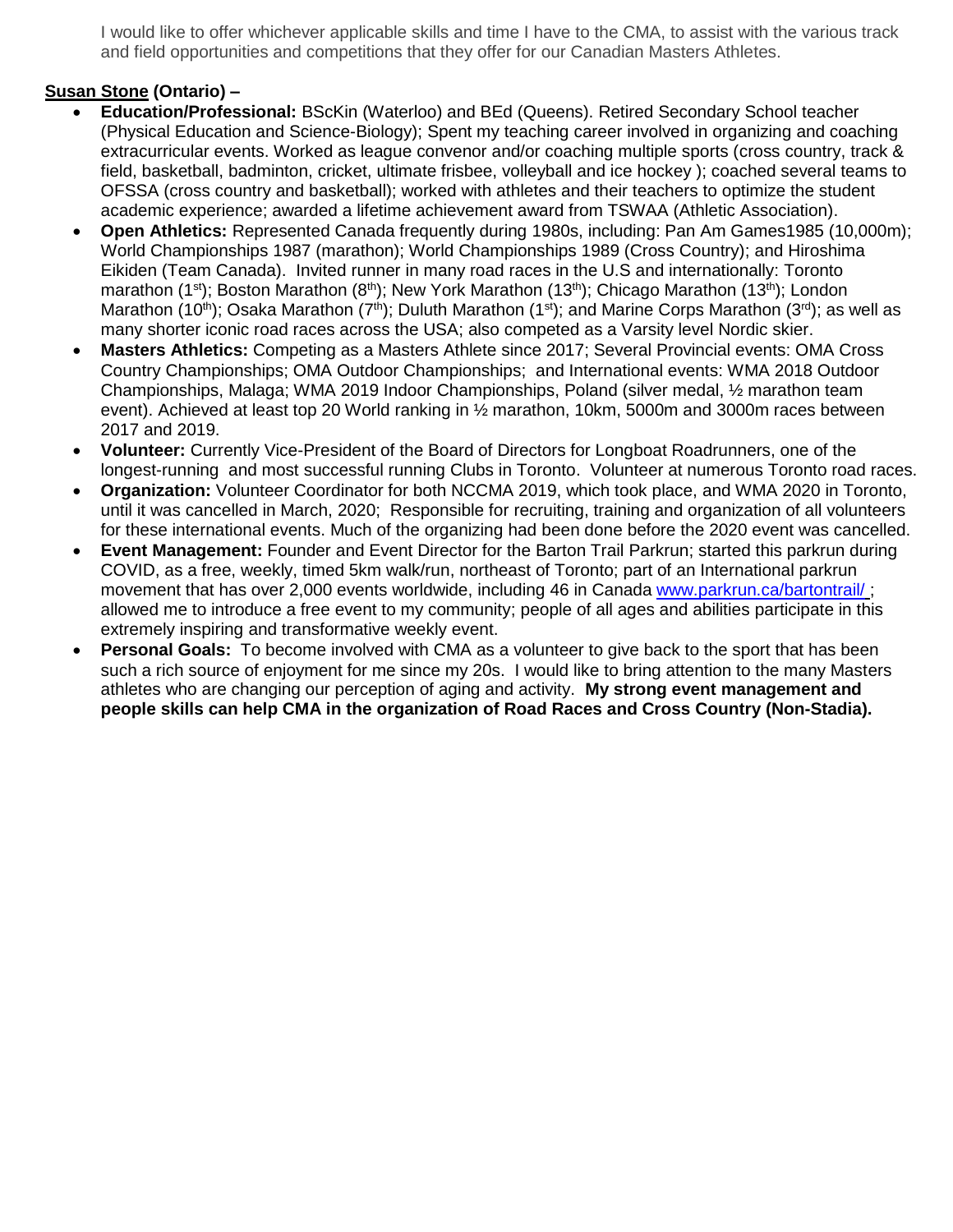# **Candidates for Election as Officers:**

# **Vern Christensen (Ontario) (Candidate for election as President and Vice-President, Non-Stadia)–**

- Chartered Public Accountant, Senior Vice-President/Secretary of public investment management company; bringing my legal and financial work experience to the CMA.
- Active in Masters running for over 29 years; favourites are Cross Country and Steeplechase (not many in my age group, so I manage to hold several age group records).
- On CMAA/CMA Executive/Board since 1998; Vice-President/Secretary for 13 years until 2021; President since 2021; wish to promote the CMA as an independent national masters organization.
- CMA Vice-President, Stadia last 4 years; Working with several local organizing groups, promoted the holding of Championships across the country, in BC, AB, QC and NB (finally in 2022), and now working on 2022 in SK; hoping to find a qualified replacement for this Officer position; also assisted with organization of several CMA Non-Stadia events (Road and cross Country) for several years.
- Responsible for all arrangements for all CMA Board and Annual Members Meetings.
- Competed in many WMA Championships: 13 Outdoor (every one since Buffalo in 1995) and five Indoor.
- Race Director for local 5K competitive/charitable race in Toronto for 8 years.
- Serve often as Canadian delegate to World/Regional General Assemblies; on WMA Law and Legislation Committee, worked on re-incorporation of WMA in current jurisdiction.
- Serve often as Team Canada Manager for WMA/NCCMA Outdoor and Indoor Championships.
- Instrumental in original incorporation of CMA and conversion from old CMAA association.
- Vice-President, Non-Stadia of NCCMA since 2012; responsible for non-stadia in Costa Rica and Toronto.
- Candidate for CMA Vice-President, Non-Stadia this year; goal is to continue to build CMA Road Race and Cross Country events.

# **Dala Bortolussi (Quebec) (Candidate for election as Secretary) – See information above.**

# **Wendy Melvin (Ontario) (Candidate for election as Treasurer) –**

**CURRENT:**

- **CMA** Member of the Board and Treasurer elected in 2020.
- CMA Team Manager for WMA Championships in Tampere, Finland.
- **PROFESSIONAL** Chief Operating Officer for International Group of Start Up Companies in Canada, Europe and USA.
- **EDUCATION** Enrolled in the Wharton Human Resources (CHRO) Program. **PAST:**
- **CMA** Joined Masters Track and Field in 2013 and have competed in 60M and 100M, AO, CMA and WMA Championships.
- Canada Team Manager for WMA Budapest, Hungary and Torun, Poland and NCCMA Toronto, including Country Representative at daily WMA Global Manager Meetings.
- **PROFESSIONAL** experience within all corporate functional roles, specifically focused on HR and Retail Operations.
- **EDUCATION**  Rotman School of Management CHRP, ELHRP, SME Board Governance
- **BOARD PARTICIPATION** Rotman School of Business; HR Curriculum Planning Committee; Canadian Children's Opera Company; Association of Registered Interior Designers Organization; UNHCR and United Nations advocacy to protect refugees of war, 2014 – 2015; and House of Commons Award for Community Leadership, advocating on a National platform.